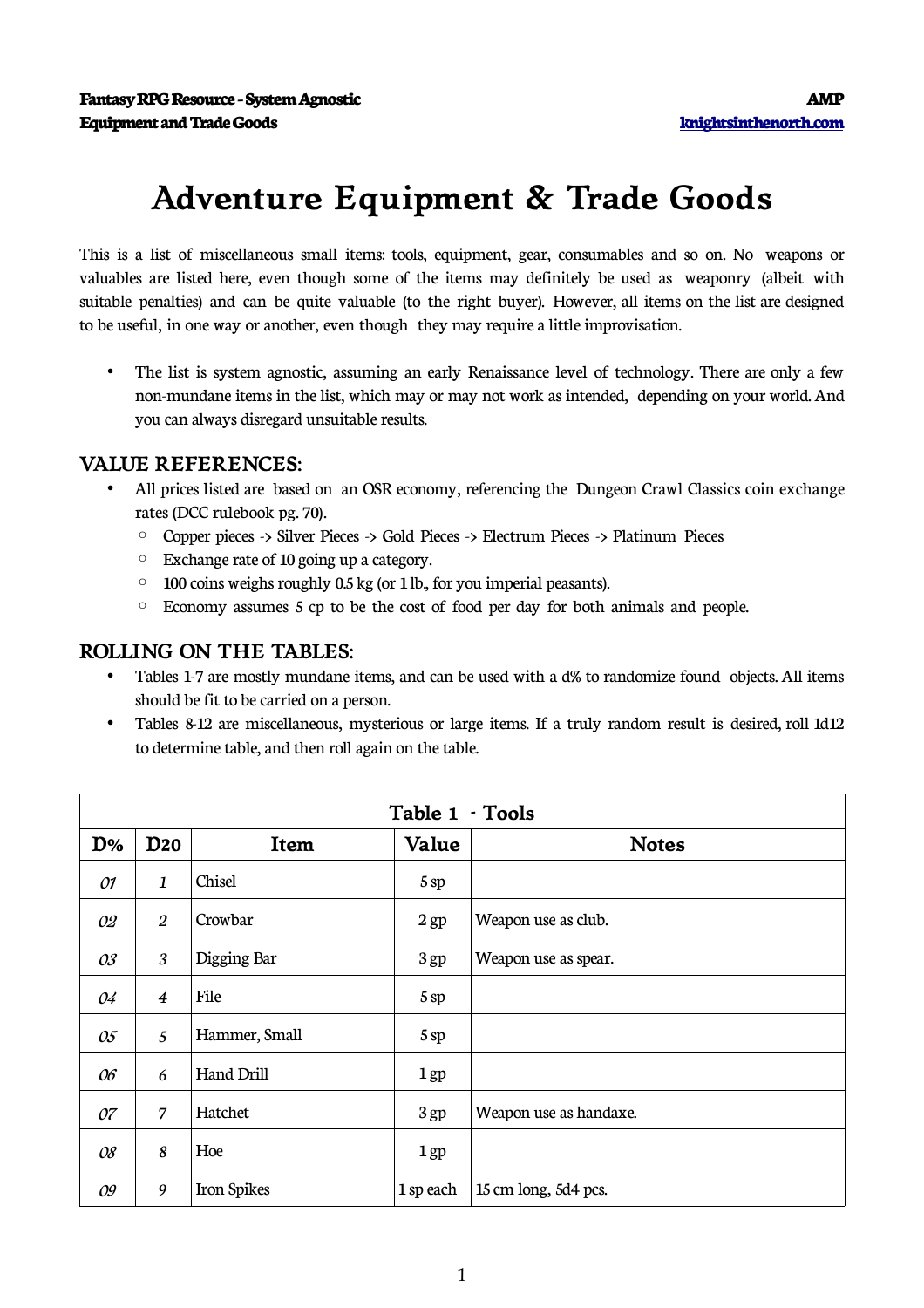|                 | Table 1 - Tools |                   |           |                                  |  |  |
|-----------------|-----------------|-------------------|-----------|----------------------------------|--|--|
| D%              | <b>D20</b>      | Item              | Value     | <b>Notes</b>                     |  |  |
| 10              | 10              | Iron Wedges       | 3 sp each | 20 cm long, 5 cm thick, 2d3 pcs. |  |  |
| 11              | 11              | Knife             | 2sp       | Weapon use as dagger.            |  |  |
| 12              | 12              | Machete           | $1$ gp    | Weapon use as shortsword.        |  |  |
| 13              | 13              | Nail Hooks        | 2 sp each | 15 cm long, 5 cm hook, 2d4 pcs.  |  |  |
| 14              | 14              | Pickaxe           | $2$ gp    | Weapon use as battleaxe.         |  |  |
| 15              | 15              | Saw               | 5sp       |                                  |  |  |
| 16 <sup>°</sup> | 16              | Shovel            | $1$ gp    | Weapon use as staff.             |  |  |
| 17              | 17              | Shovel, Folding   | 5 gp      |                                  |  |  |
| 18              | 18              | Sledgehammer      | $1$ gp    | Weapon use as warhammer.         |  |  |
| 19              | 19              | <b>Small Pick</b> | $1$ gp    | Weapon use as handaxe.           |  |  |
| 20              | 20              | Tongs             | 5 sp      |                                  |  |  |

 $\overline{a}$ 

|    | Table $2$ – Climbing Gear |                         |                  |                                                                  |  |  |
|----|---------------------------|-------------------------|------------------|------------------------------------------------------------------|--|--|
| D% | D <sub>10</sub>           | Item                    | Value            | <b>Notes</b>                                                     |  |  |
| 21 | 1                         | Chain                   | 30 <sub>gp</sub> | $5 m, (-15)$ .                                                   |  |  |
| 22 | $\overline{2}$            | <b>Climbing Harness</b> | 3 <sub>gp</sub>  |                                                                  |  |  |
| 23 | 3                         | Grappling Hook          | $1$ gp           |                                                                  |  |  |
| 24 | $\overline{4}$            | Pulley Hook             | $1$ gp           |                                                                  |  |  |
| 25 | 5                         | Rope, Elven             | 10 <sub>gp</sub> | $20 \text{ m}$ (~65), mildly magical.                            |  |  |
| 26 | 6                         | Rope, Hemp              | $25$ sp          | $20 \text{ m}$ (~65).                                            |  |  |
| 27 | 7                         | Rope, Silk              | 5 <sub>gp</sub>  | $20 \text{ m}$ (~65).                                            |  |  |
| 28 | 8                         | Rope Hooks              | 3 sp each        | 15 cm, 10 cm hook, 2d4 pcs.                                      |  |  |
| 29 | 9                         | Rope Ladder             | $75$ sp          | $10 \text{ m} (-30).$                                            |  |  |
| 30 | 10                        | <b>String</b>           | 1sp              | $20 \text{ m } (-65)$ or $5 \text{ m } (-15)$ of climbable rope. |  |  |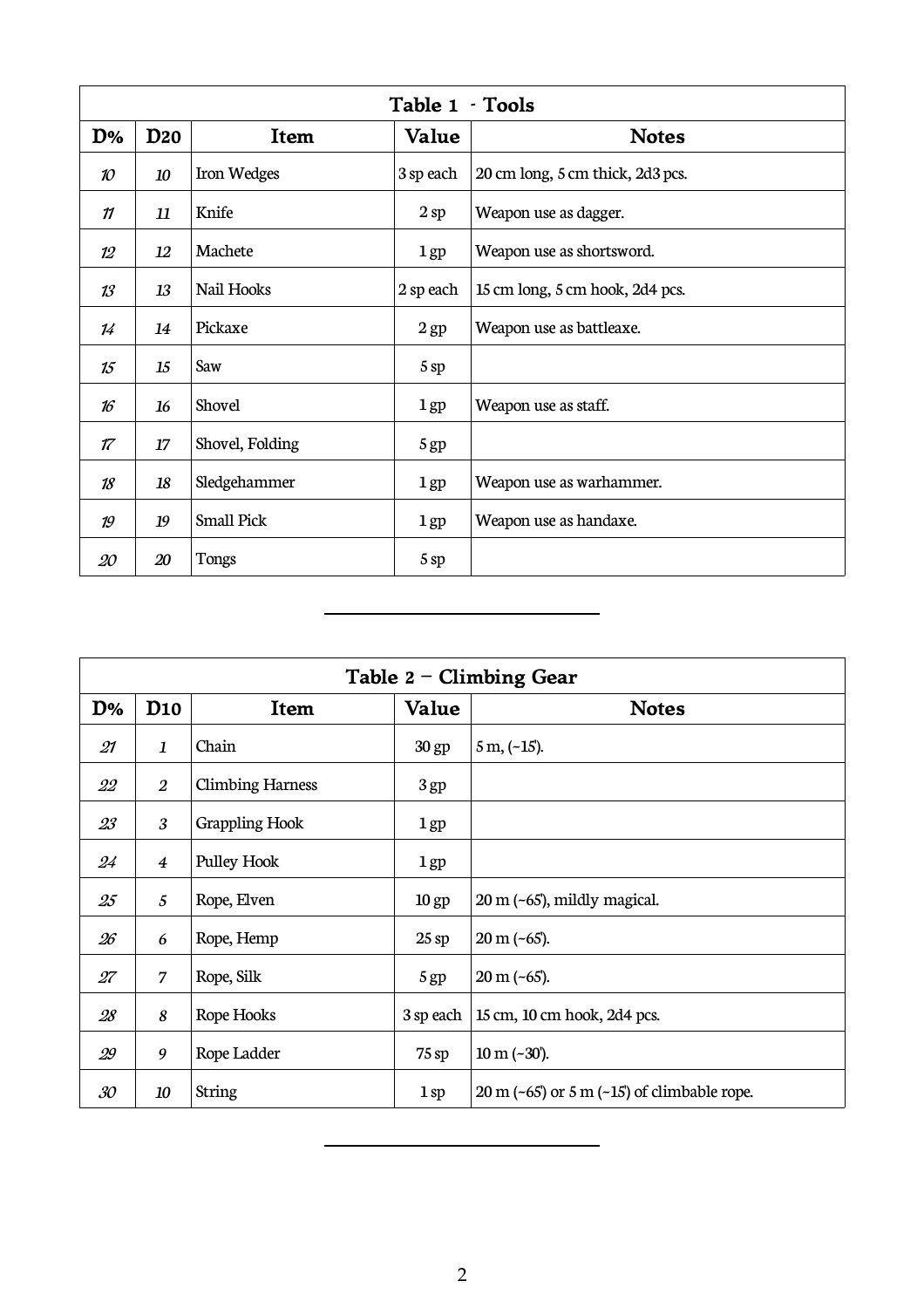|    | Table $3$ – Light and Fuel |                        |                 |                                                                      |  |  |
|----|----------------------------|------------------------|-----------------|----------------------------------------------------------------------|--|--|
| D% | D <sub>12</sub>            | Item                   | Value           | <b>Notes</b>                                                         |  |  |
| 31 | $\mathbf{1}$               | <b>Bottled Light</b>   | $20$ gp         | Glows softly when shook, for 8 hours,<br>alchemical item.            |  |  |
| 32 | $\overline{2}$             | Candle                 | 1cp             | Burns for 24 hours, moderate light.                                  |  |  |
| 33 | $\mathfrak{Z}$             | <b>Flint and Steel</b> | 15cp            |                                                                      |  |  |
| 34 | 4                          | Lantern, Candle        | 3 <sub>gp</sub> | Comes with one candle.                                               |  |  |
| 35 | 5                          | Lantern, Hooded        | $10$ gp         | Easily shut and shielded, comes with 6<br>hours of oil.              |  |  |
| 36 | 6                          | Lantern                | 5 <sub>gp</sub> | Comes with 6 hours of oil.                                           |  |  |
| 37 | $\overline{7}$             | Matches                | $1$ sp<br>each  | 1d20 pcs, alchemical item.                                           |  |  |
| 38 | 8                          | Oil Flask              | $2$ sp          | $\frac{1}{2}$ l clay flask, burns for 6 hours in a lantern.          |  |  |
| 39 | 9                          | Oil Lamp               | $1$ sp          | Comes with 6 hours of oil.                                           |  |  |
| 40 | 10                         | Oil Skin               | $1$ gp          | 2,51 large leather bladder, 30 hours of light.                       |  |  |
| 41 | 11                         | Tinder                 | 1cp             | Can be used to light fires fast and easy,<br>weighs $\approx$ 250 g. |  |  |
| 42 | 12                         | Torch                  | 1cp             | Burns for 1-2 hours.                                                 |  |  |

| Table $4$ – Camping Gear |                |                |                  |                          |  |
|--------------------------|----------------|----------------|------------------|--------------------------|--|
| D%                       | D <sub>6</sub> | Item           | Value            | <b>Notes</b>             |  |
| 43                       | 1              | Bedroll        | 15sp             |                          |  |
| 44                       | $\overline{2}$ | <b>Blanket</b> | 5sp              | $2m \times 2m$ .         |  |
| 45                       | 3              | Oilcloth Tarp  | $1$ gp           | $3m \times 3m$ .         |  |
| 46                       | $\overline{4}$ | Tent, Large    | 5 <sub>gp</sub>  | Shelters up to 4 people. |  |
| 47                       | 5              | Tent, Pavilion | 20 <sub>gp</sub> | Shelters up to 6 people. |  |
| 48                       | 6              | Tent, Small    | $2$ gp           | Shelters up to 2 people. |  |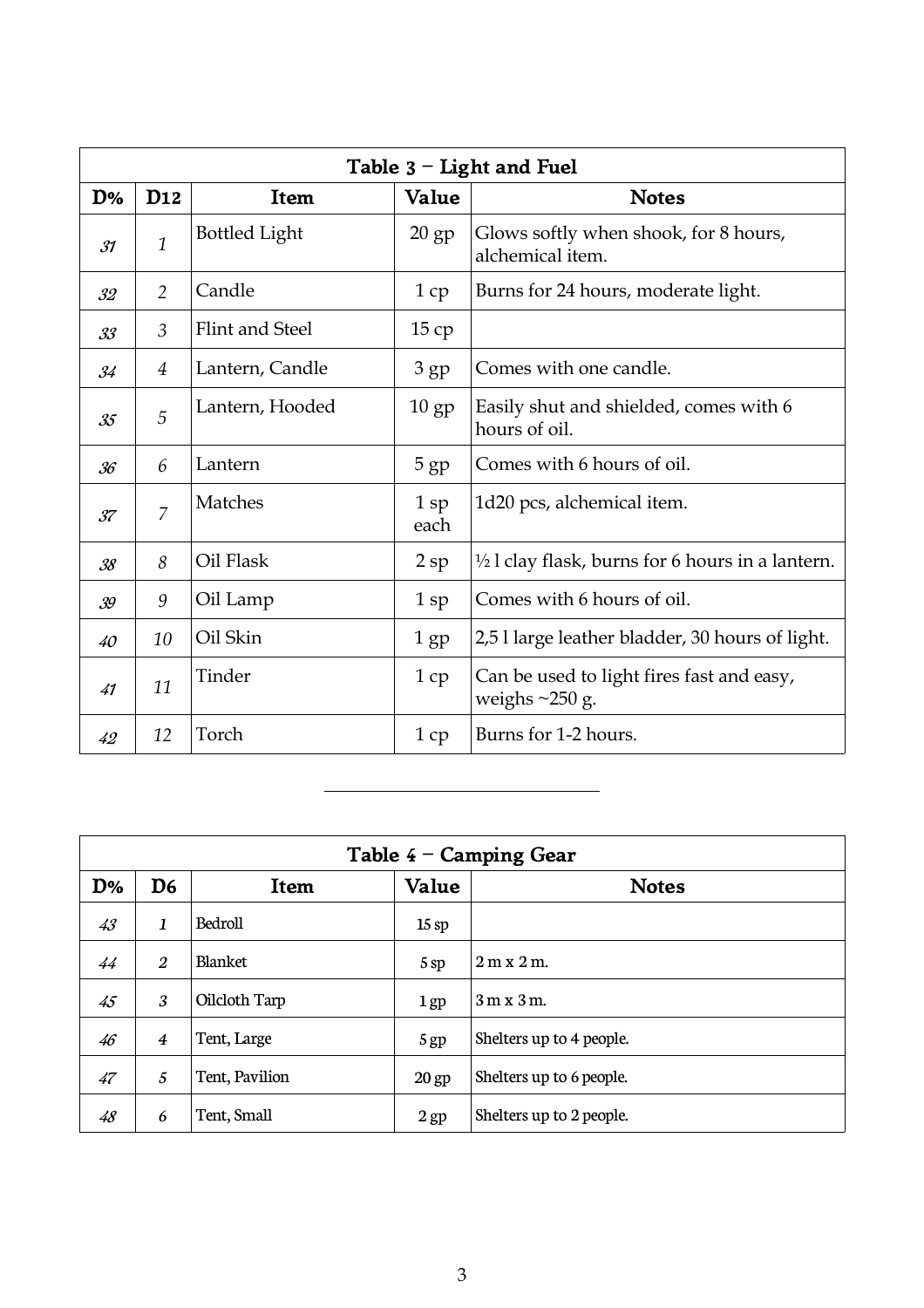|    | Table $5 - Carrying$ and Containers |                        |                 |                                                         |  |  |
|----|-------------------------------------|------------------------|-----------------|---------------------------------------------------------|--|--|
| D% | D <sub>12</sub>                     | Item                   | Value           | <b>Notes</b>                                            |  |  |
| 49 | $\mathbf{1}$                        | <b>Backpack</b>        | 2 <sub>gp</sub> | Capacity 401.                                           |  |  |
| 50 | $\overline{2}$                      | Bandolier              | 5 <sub>gp</sub> | Allows easy access to small items such as potions.      |  |  |
| 51 | 3                                   | <b>Belt of Pouches</b> | $1$ gp          | Allows easy access to very small items.                 |  |  |
| 52 | $\overline{4}$                      | Chest                  | 5 <sub>gp</sub> | Includes lock and key, capacity $-5$ l.                 |  |  |
| 53 | 5                                   | Sack, Large            | 12cp            | Capacity 251.                                           |  |  |
| 54 | 6                                   | Sack, Small            | 8cp             | Capacity 101.                                           |  |  |
| 55 | 7                                   | Sack, Waterproof       | 5sp             | Capacity 101, entirely waterproof if closed properly.   |  |  |
| 56 | 8                                   | Satchel                | $1$ gp          | Capacity 51, rainproof.                                 |  |  |
| 57 | 9                                   | <b>Scroll Case</b>     | 5 <sub>gp</sub> | Waterproof.                                             |  |  |
| 58 | 10                                  | Small Wooden Box       | 1gp             | Includes small lock and key, capacity $-\frac{1}{2}$ l. |  |  |
| 59 | 11                                  | <b>Steel Flask</b>     | $2$ gp          | Capacity 11.                                            |  |  |
| 60 | 12                                  | Waterskin              | 5sp             | Capacity 2,51.                                          |  |  |

 $\overline{a}$ 

|    | Table 6 - Miscellaneous Equipment |                           |                  |                                                    |  |  |
|----|-----------------------------------|---------------------------|------------------|----------------------------------------------------|--|--|
| D% | <b>D20</b>                        | Item                      | Value            | <b>Notes</b>                                       |  |  |
| 61 | 1                                 | Cauldron                  | $1$ gp           | Cast iron, capacity 15 l.                          |  |  |
| 62 | $\overline{2}$                    | Cowbell                   | 1gp              |                                                    |  |  |
| 63 | 3                                 | Dog Whistle               | $1$ gp           |                                                    |  |  |
| 64 | $\boldsymbol{4}$                  | Ear/Nose Plugs            | 1 sp each        | 2d6 pairs, made of beeswax & parsley.              |  |  |
| 65 | 5                                 | Frying Pan                | 5sp              | Cast iron.                                         |  |  |
| 66 | 6                                 | Kettle                    | 5 sp             | Cast iron, capacity 51.                            |  |  |
| 67 | 7                                 | Lock with Key             | 15 <sub>gp</sub> |                                                    |  |  |
| 68 | 8                                 | <b>Magnifying Glass</b>   | 10 <sub>gp</sub> |                                                    |  |  |
| 69 | 9                                 | <b>Musical Instrument</b> | $1+gp$           | Price depends on type, determine type as you wish. |  |  |
| 70 | 10                                | Parchment                 | 2 sp each        | 3d4 sheafs.                                        |  |  |
| 71 | 11                                | Piece of Chalk            | 1 cp each        | 2d4 pcs.                                           |  |  |
| 72 | 12                                | <b>Protective Goggles</b> | $25$ gp          | Smoked glass with leather strap.                   |  |  |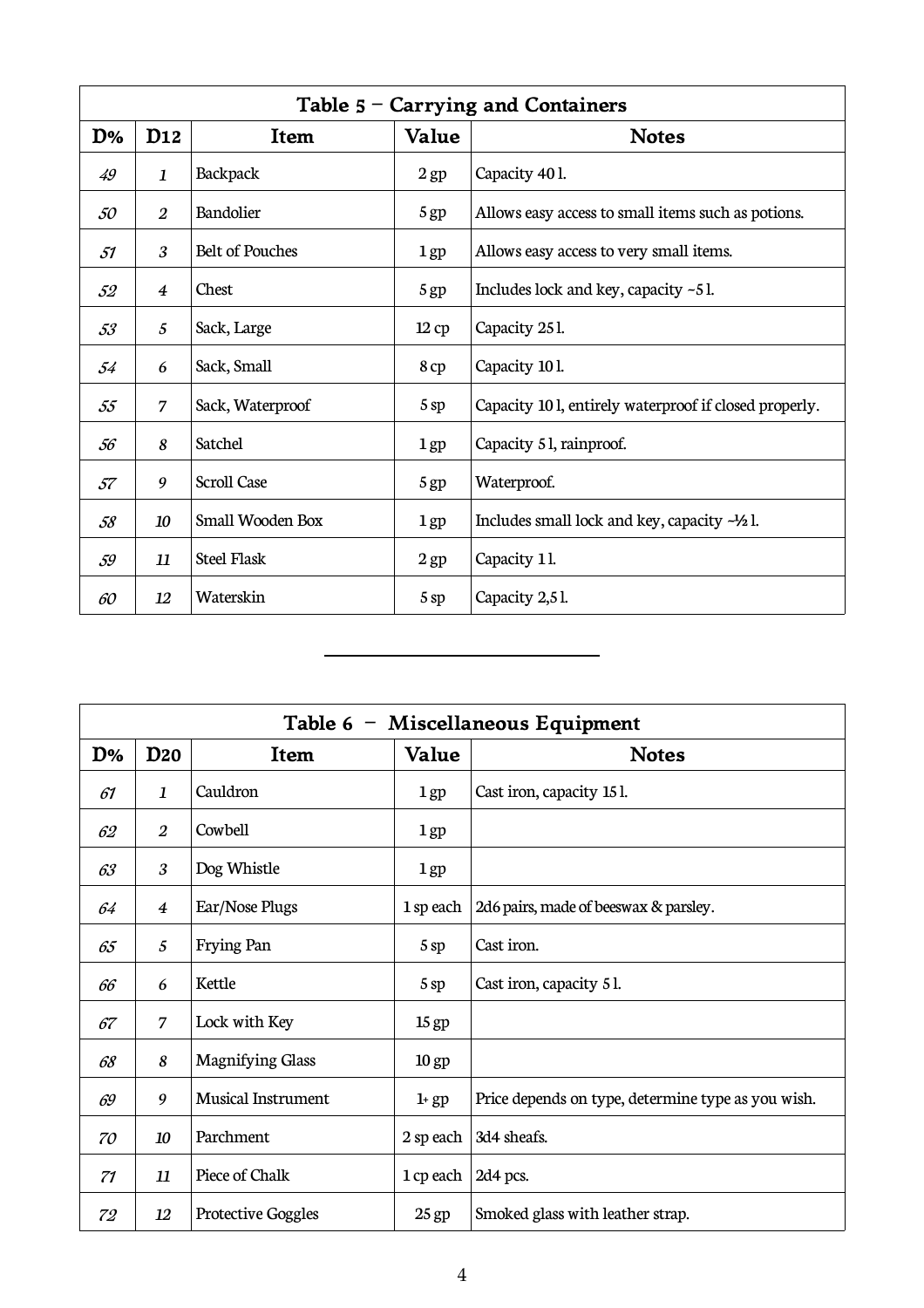|    | Table 6 - Miscellaneous Equipment |                     |                 |                                     |  |
|----|-----------------------------------|---------------------|-----------------|-------------------------------------|--|
| D% | <b>D20</b>                        | Item                | Value           | <b>Notes</b>                        |  |
| 73 | 13                                | Quill and Ink       | 10sp            |                                     |  |
| 74 | 14                                | <b>Sieve</b>        | 5 sp.           | 50 cm diameter.                     |  |
| 75 | 15                                | <b>Shackles</b>     | 5 <sub>gp</sub> | Closed with pins, no lock included. |  |
| 76 | 16                                | Small Bell          | 1 sp each       | 5d2 pcs.                            |  |
| 77 | 17                                | <b>Small Mirror</b> | $10$ gp         |                                     |  |
| 78 | 18                                | Soap                | 5 sp each       | 1d4 pcs.                            |  |
| 79 | 19                                | Spyglass            | $25$ gp         |                                     |  |
| 80 | 20                                | Whistle             | 5sp             |                                     |  |

|    | Table 7 - Miscellaneous Equipment 2 |                          |                  |                                                               |  |  |
|----|-------------------------------------|--------------------------|------------------|---------------------------------------------------------------|--|--|
| D% | <b>D20</b>                          | Item                     | Value            | <b>Notes</b>                                                  |  |  |
| 81 | 1                                   | Bag of Fine Sand         | 1cp              | $2 \text{ kg}$ (~5 lbs.).                                     |  |  |
| 82 | $\overline{2}$                      | <b>Bound Book</b>        | $50$ gp          | Define language and content however you wish.                 |  |  |
| 83 | 3                                   | Camo Cloak               | 2 <sub>gp</sub>  | Rainproof, makes it easier to hide in wilderness.             |  |  |
| 84 | $\overline{\mathbf{4}}$             | Camo Tarp                | 5 gp             | 4 m x 4 m, easier to hide in wilderness, rainproof.           |  |  |
| 85 | 5                                   | Compass                  | 25 gp            |                                                               |  |  |
| 86 | 6                                   | Field Repair Kit         | 15 <sub>gp</sub> | In a satchel, includes tools to fix most armor or<br>weapons. |  |  |
| 87 | 7                                   | <b>Fishing Harpoon</b>   | 1 <sub>gp</sub>  | Short javelin and $5 \text{ m}$ (~15') leather pullstring.    |  |  |
| 88 | 8                                   | <b>Fishing Kit</b>       | 10sp             | Hook, 10 m (~30') line, sinker and floater.                   |  |  |
| 89 | 9                                   | <b>Fishing Line</b>      | 10sp             | $20 \text{ m}$ (~65) spool.                                   |  |  |
| 90 | 10                                  | <b>Hand Net</b>          | 5 sp             | 2 m diameter.                                                 |  |  |
| 91 | 11                                  | Holy Symbol              | $25$ gp          |                                                               |  |  |
| 92 | 12                                  | Hourglass                | $20$ gp          |                                                               |  |  |
| 93 | 13                                  | <b>Scissors</b>          | 5sp              |                                                               |  |  |
| 94 | 14                                  | <b>Swimming Floaters</b> | 3 gp             | Includes a vest, hand and foot floaters.                      |  |  |
| 95 | 15                                  | <b>Throwing Net</b>      | 10 <sub>sp</sub> | 2 m diameter.                                                 |  |  |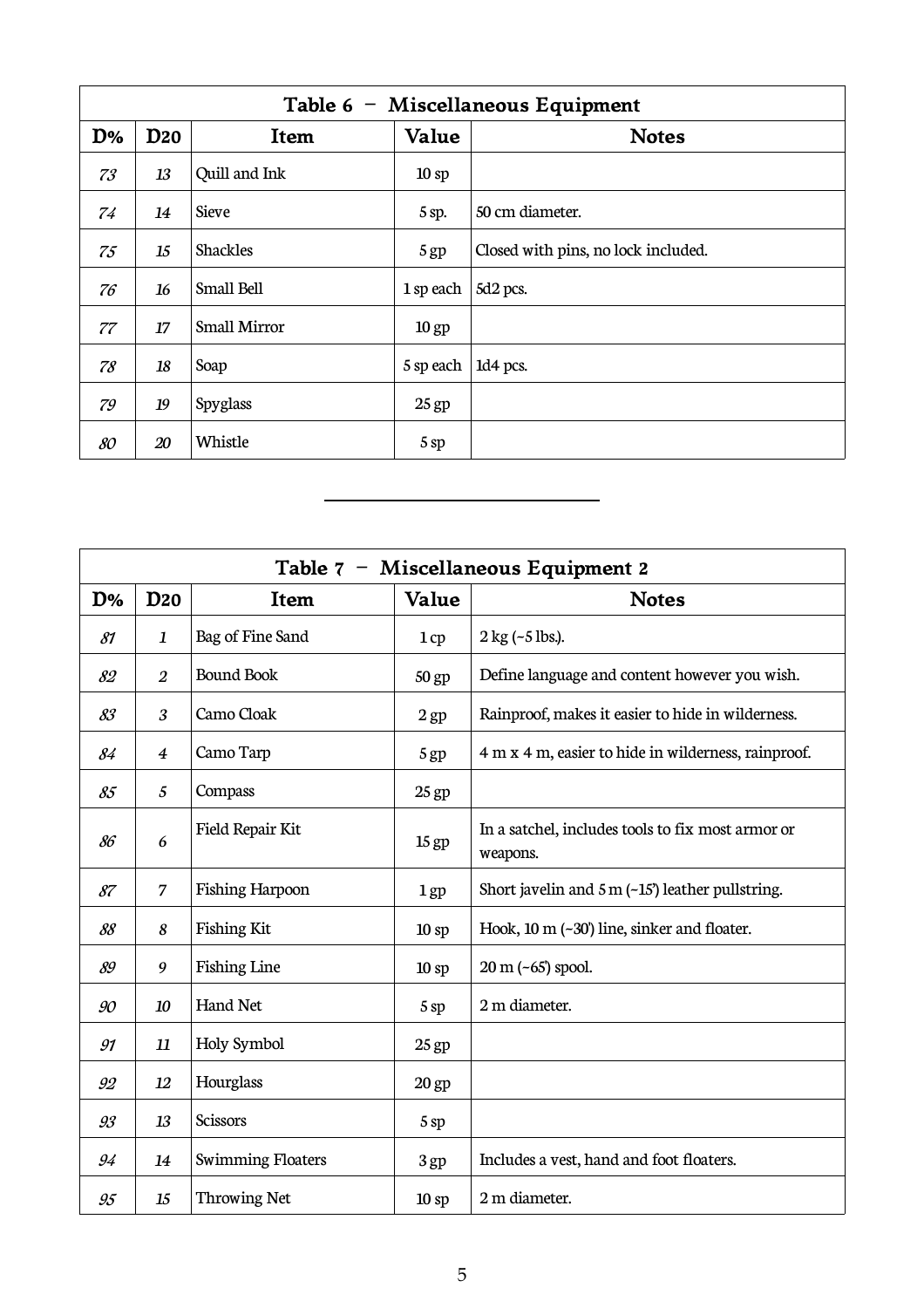| Table 7 - Miscellaneous Equipment 2 |            |                     |                  |                         |  |
|-------------------------------------|------------|---------------------|------------------|-------------------------|--|
| D%                                  | <b>D20</b> | Item                | Value            | <b>Notes</b>            |  |
| 96                                  | 16         | Trap, Wolf          | 10 <sub>gp</sub> | Damage = 2 dagger hits. |  |
| 97                                  | 17         | Trap, Bear          | $20$ gp          | Damage = 4 dagger hits. |  |
| 98                                  | 18         | Vial of Holy Water  | $25$ gp          | $\frac{1}{2}$ .         |  |
| 99                                  | 19         | <b>Wading Boots</b> | $2$ gp           | Waterproof, thigh high. |  |
| 100                                 | 20         | 10-foot pole        | 15cp             | 4 m, collapsable.       |  |

|                 | Table $8$ – Healing and Alchemy |                  |                                                                                           |  |  |
|-----------------|---------------------------------|------------------|-------------------------------------------------------------------------------------------|--|--|
| D <sub>12</sub> | Item                            | Value            | <b>Notes</b>                                                                              |  |  |
| 1               | Aqua Vitae                      | 20 <sub>gp</sub> | -1/2 l flask, very flammable, alchemical item.                                            |  |  |
| 2               | <b>Bladder of Glue</b>          | 10 <sub>gp</sub> | -1/2 l, works on almost any surface.                                                      |  |  |
| 3               | <b>Black Powder</b>             | 50 gp            | 100 g pouch, prone to explode, alchemical item.                                           |  |  |
| $\overline{4}$  | <b>Empty Vial</b>               | 5 sp each        | 2 dl capacity, 1d6 pcs.                                                                   |  |  |
| 5               | Field Medic's Kit               | $20$ gp          | In a satchel, contains tools for field medicine, 2d3 pcs.                                 |  |  |
| 6               | Firework                        | 2 gp each        | 2d4 pcs, alchemical item.                                                                 |  |  |
| 7               | Flaming Oil                     | 20 <sub>gp</sub> | $-\frac{1}{2}$ l bladder, prone to explode, burns longer than oil,<br>alchemical item.    |  |  |
| 8               | Perfume                         | $25$ gp          | $2 \, \text{dl}/10$ uses.                                                                 |  |  |
| 9               | Pest Repellent                  | 2 <sub>gp</sub>  | 2 dl vial/10 uses.                                                                        |  |  |
| 10              | Poultice                        | 5 sp each        | Doubles healing speed for a day when used.                                                |  |  |
| 11              | Vial of Acid                    | $25$ gp          | -1/2 l, damages metal and stone, alchemical item.                                         |  |  |
| 12              | Vial of Poison                  | $100+gp$         | 2 dl vial/10 uses, define effect how you wish,<br>potency affects price, alchemical item. |  |  |
|                 |                                 |                  |                                                                                           |  |  |

| Table $9$ – Thieving and Scams |                |                       |                                                                     |  |
|--------------------------------|----------------|-----------------------|---------------------------------------------------------------------|--|
| D <sub>10</sub>                | Item           | Value                 | <b>Notes</b>                                                        |  |
|                                | Caltrops       | $1$ gp $/$<br>handful | Damage like a dagger hit, 2d4 handfuls.                             |  |
| 2                              | Bag of Marbles | $2$ gp                | 1 kg in a leather pouch.                                            |  |
| 3                              | Disguise Kit   | $20$ gp               | In a leather satchel, includes make-up and relevant<br>accessories. |  |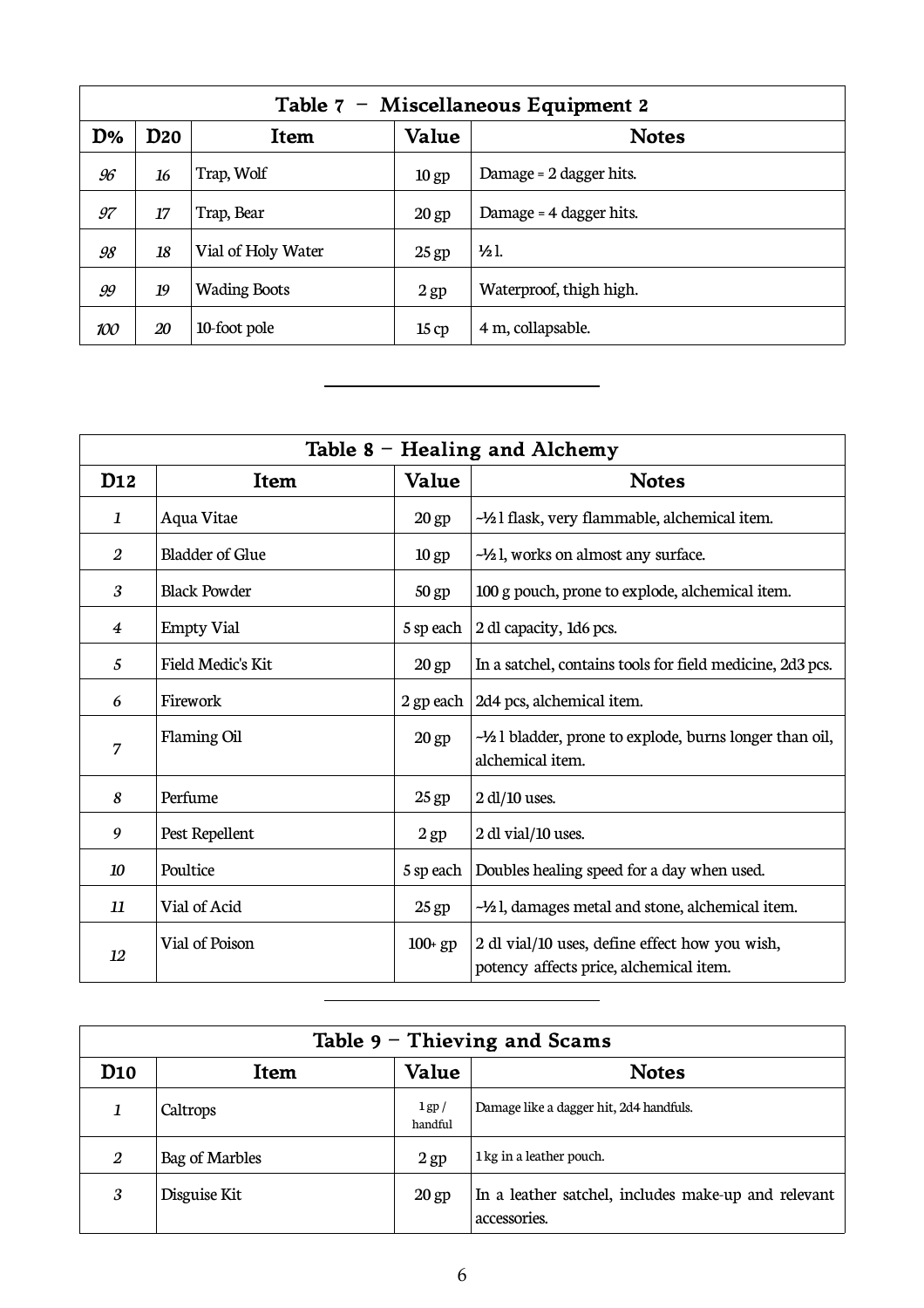| Table $9$ – Thieving and Scams |                          |                 |                                                                         |
|--------------------------------|--------------------------|-----------------|-------------------------------------------------------------------------|
| D10                            | <b>Item</b>              | Value           | <b>Notes</b>                                                            |
| $\overline{4}$                 | Hex Doll                 | 10sp            |                                                                         |
| 5                              | <b>Protective Gloves</b> | $2$ gp          | Reduces chance to be hit by some traps.                                 |
| 6                              | Set of Cheater's Dice    | 5 <sub>gp</sub> | Balanced to produce intended numbers.                                   |
| 7                              | Set of Dice              | $1$ gp          |                                                                         |
| 8                              | Skeleton Key             | $25$ gp         | 20% chance to open mundane locks.                                       |
| 9                              | <b>Tarot Deck</b>        | 5 <sub>gp</sub> |                                                                         |
| 10                             | Thieves' Tools           | $25$ gp         | In a leather satchel, includes tools to pick locks and<br>disarm traps. |

 $\overline{a}$ 

 $\overline{a}$ 

| Table $10$ – Rations and Food |                     |                 |                                                                                          |  |
|-------------------------------|---------------------|-----------------|------------------------------------------------------------------------------------------|--|
| D <sub>12</sub>               | Item                | Value           | <b>Notes</b>                                                                             |  |
| 1                             | Bag of Herbs        | $1$ gp          | 1/2 kg pouch.                                                                            |  |
| 2                             | Dwarven Ration      | $1$ gp          | 100 g, enough for a day, doesn't spoil, 1d4 pcs.                                         |  |
| $\mathfrak{z}$                | Elven Trail Bread   | $2$ gp          | 100g, enough for a day, doubles healing rate,<br>doesn't spoil, 1d4 pcs, mildly magical. |  |
| 4                             | Iron Ration         | 5 cp            | 1/2 kg, enough for a day, spoils slowly, 1d6 pcs.                                        |  |
| 5                             | Jar of Honey        | 1 gp each       | $\frac{1}{2}$ l jar.                                                                     |  |
| 6                             | Sack of Bread       | 8 gp            | 5 kg sack.                                                                               |  |
| 7                             | Sack of Flour       | 2cp             | 5 kg sack.                                                                               |  |
| 8                             | Sack of Meat        | $1$ gp          | 5 kg sack.                                                                               |  |
| 9                             | <b>Sack of Nuts</b> | 2 <sub>gp</sub> | 5 kg sack, doesn't spoil.                                                                |  |
| 10                            | Sack of Sugar       | $2$ gp          | 5 kg sack.                                                                               |  |
| 11                            | Sack of Vegetables  | 1cp             | 5 kg sack.                                                                               |  |
| 12                            | Wheel of Cheese     | 1gp             | 5 kg wheel.                                                                              |  |

| Table 11 - Animals and Husbandry |                |          |              |
|----------------------------------|----------------|----------|--------------|
| <b>D20</b>                       | Item           | Value    | <b>Notes</b> |
|                                  | Bridle and Bit | $2$ gp   |              |
| $\overline{2}$                   | Carriage       | $100$ gp |              |